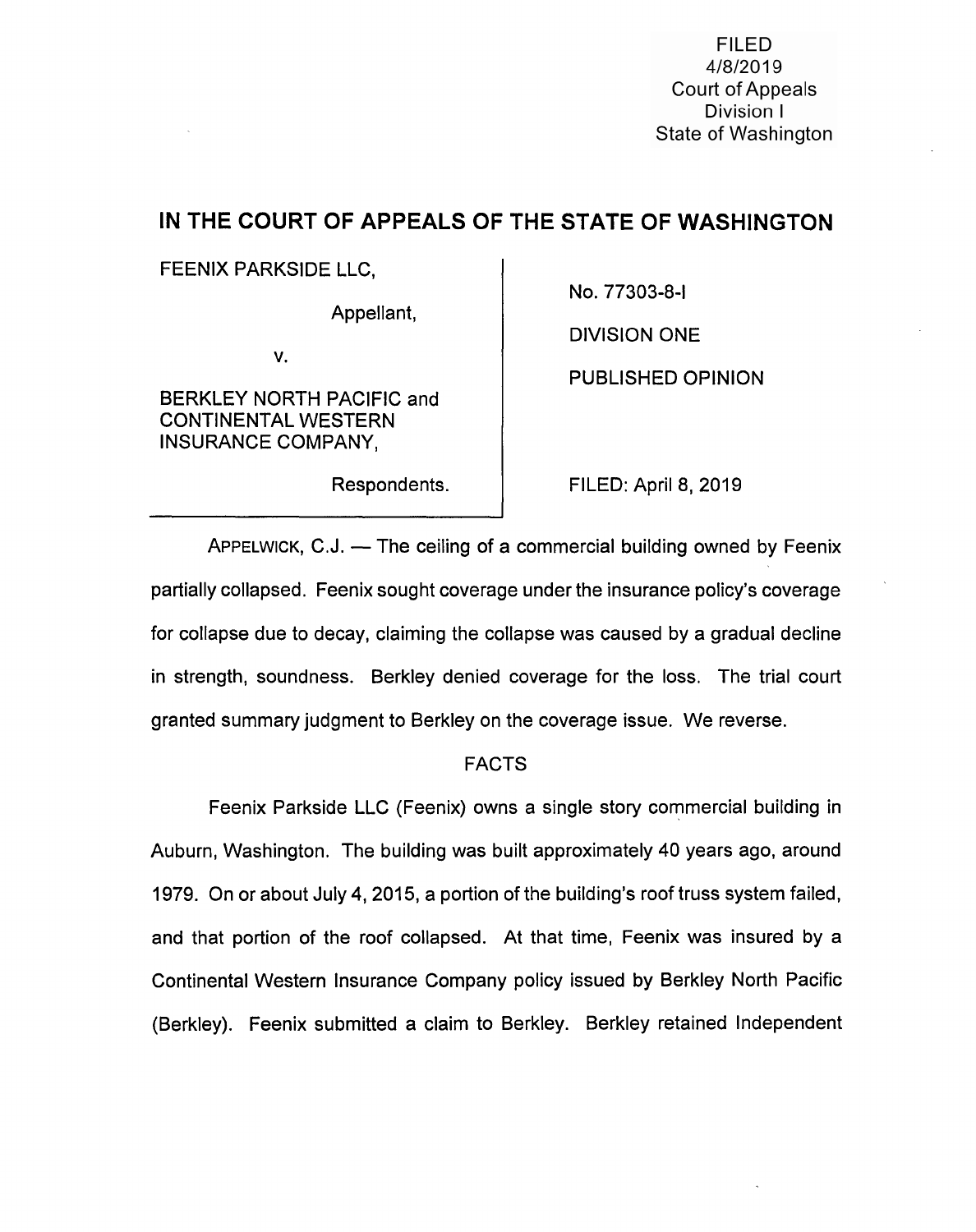Adjuster Rob Stone from McLarens Young and Engineer Mark Schaefer with Pacific Engineering Technologies Inc. (PET) to investigate the claim.

Stone and Schaefer initially inspected the building on July 8, 2015. Schaefer again inspected the building on July 13, 21, and 27, 2015. Based on his inspections and research, Schaefer performed a structural analysis of the roof truss system. In his opinion, the roof trusses failed when the top chord members fractured as a result of applied tension perpendicular to the wood grain immediately adjacent to the rear exterior bearing wall. He determined that the roof trusses failed because of two concurrent factors: (1) the configuration of the truss plate connection adjacent to the rear exterior bearing wall had inadequate strength to resist the applied loads, and (2) higher than normal temperatures reduced the strength of the wood trusses by up to 30 percent.

In a letter dated August 19, 2015, Berkley denied Feenix's claim because the loss was caused by "defective methods in construction and excessive temperatures in the attic," which are not covered causes of loss under the policy's collapse coverage.

Feenix retained CT Engineering Inc. to conduct an independent investigation of the loss shortly after receiving Berkley's denial. CT Engineering concluded,

[W]ater penetrated thru [sic] the upper layer of roofing and collected between the two layers providing a concealed, encapsulated water delivery system. The water between the roofing layers sought the drain location although [sic] became trapped. As the water volume increased, so did the pressure on the old roofing layer which we believe, slowly allowed the water to penetrate into the interior of the building near the roof drains. The water wicked through the blocking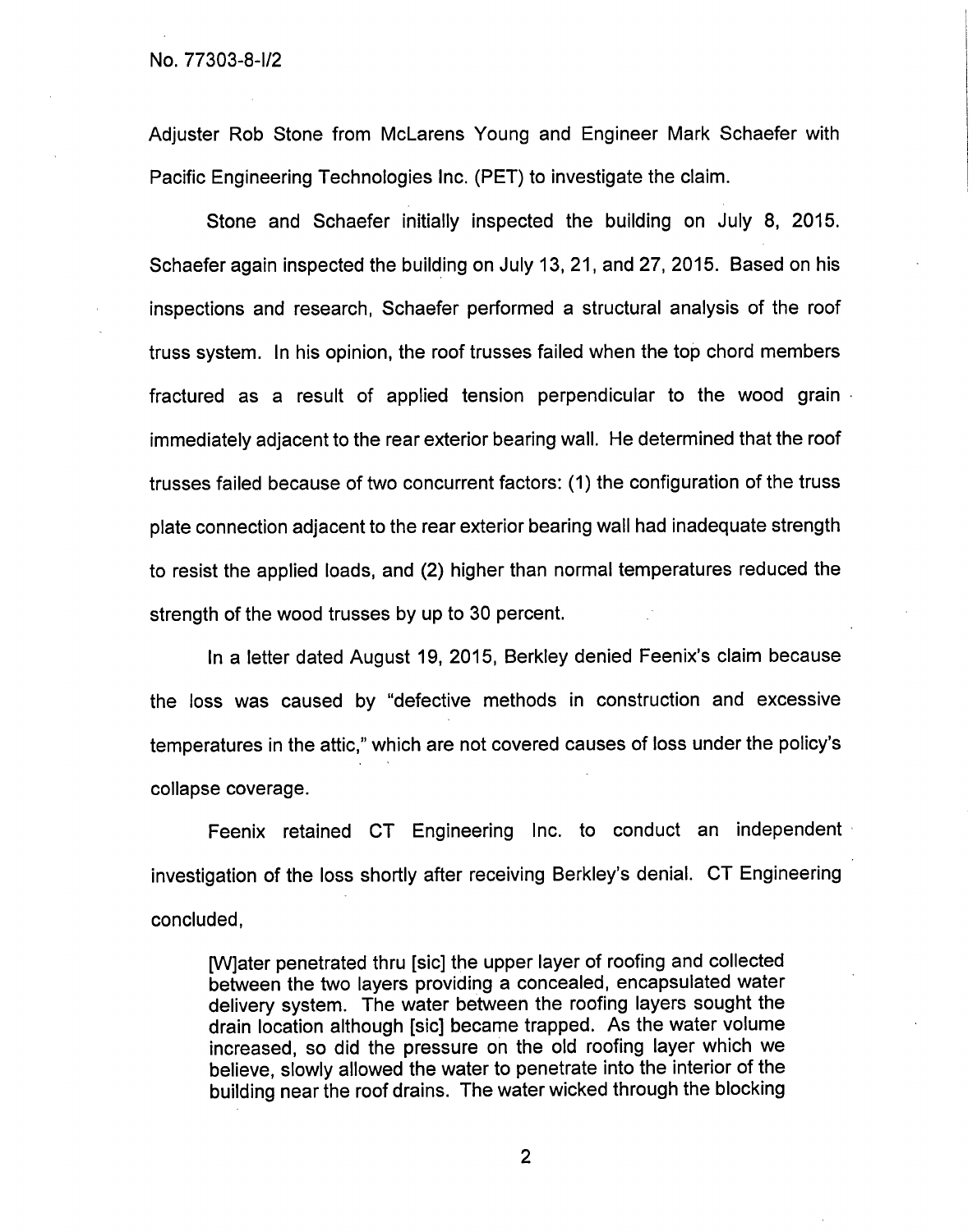and delivered moisture to the truss bearing ends. In support of this, water staining is clearly visible in both the blocking and truss bearing ends [on] each side of the roof drains.

CT Engineering also wrote, "It is our opinion that the cause of the truss collapse is due to the combined effects of both an elevated temperature in the attic space due to solar radiation gain (125 -150 degrees) as well as a moisture content exceeding 19% for an extended period of time." Based on CT Engineering's findings, Feenix requested that Berkley reconsider its denial of coverage.

As a result of Feenix's letter, Berkley reopened its investigation and instructed PET to determine whether "'hidden decay" contributed to the roof collapse. On July 13, 2016, PET revisited the building site and inspected portions of the original roof sheathing and roof trusses still onsite. Schaefer did not alter his opinions on the cause of the collapse, and noted the following:

- Visual examination of the failure surfaces in the top chord members of trusses in place shortly after the collapse showed no evidence of wood decay in the failure surface.
- Examination of the failure surfaces in the top chord members truss pieces stored on site in 2016 showed no evidence of wood decay in the failure surface.
- Examination of the failure surfaces in the top chord members truss pieces stored at the MDE [Inc.] in 2016 showed no evidence of wood decay in the failure surface. The darkened wood along the shafts of nails that were exposed in the failure plane appears to be iron staining, which is a common phenomenon in wood where elevated moisture is present at some point. Iron staining does not reduce the strength of the affected wood.

Following PET's supplemental report, Berkley confirmed its denial of

Feenix's claim.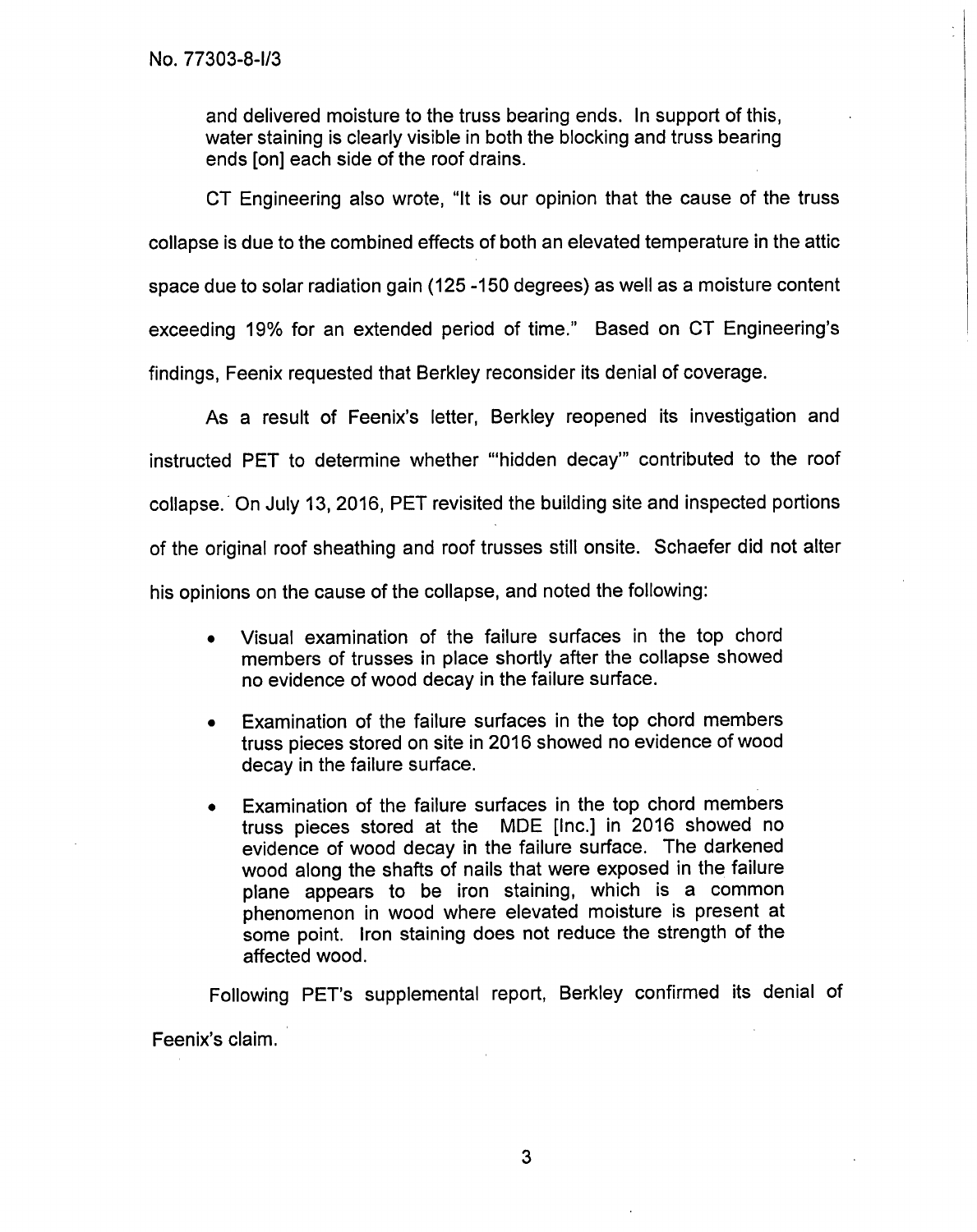On September 23, 2016, Feenix sued Berkley. Berkley and Feenix filed cross motions for summary judgment on the issue of coverage for the building roof collapse. On August 4, 2017, the trial court granted Berkley's motion for summary judgment and denied Feenix's motion. On September 18, 2017, the trial court entered an amended order on the parties' cross motions, which reflected all submissions and materials considered by the trial court at the summary judgment hearing. The amended order did not alter or modify the legal conclusions and findings of fact in the trial court's August 4, 2017 orders. Feenix appeals.

#### DISCUSSION

Feenix makes two arguments. First, it argues that the trial court erred in finding the term "decay" unambiguous in Berkley's insurance policy. Second, it argues that the trial court erred by construing the term "system" against Feenix and in favor of Berkley.

#### I. Standard of Review

An order granting summary judgment is reviewed de novo, "with the reviewing court performing the same inquiry as the trial court." Ski Acres, Inc. v. Kittitas County, 118 Wn.2d 852, 854, 827 P.2d 1000 (1992). When we review a summary judgment order, we must consider all evidence in favor of the nonmoving party. Keck v. Collins, 184 Wn.2d 358, 368, 357 P.3d 1080 (2015). Summary judgment is appropriate if there are no genuine issues of material fact and the moving party is entitled to judgment as a matter of law. CR 56(c); TracFone Wireless, Inc. v. Dep't of Revenue,170 Wn.2d 273, 281, 242 P.3d 810 (2010).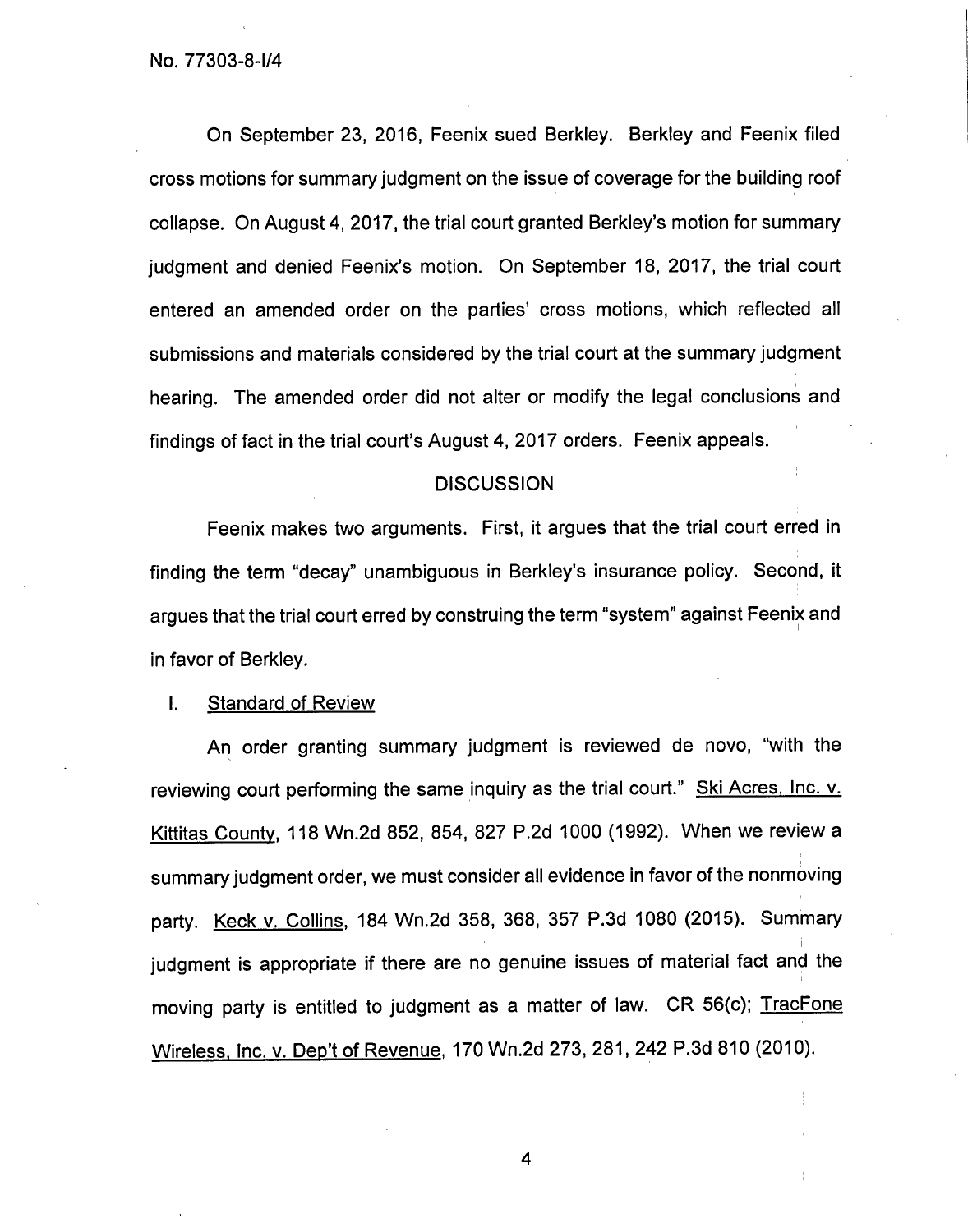#### II. Insurance

Courts in Washington construe insurance policies as the average person purchasing insurance would, giving the language a fair, reasonable, and sensible construction. Vision One, LLC v. Phila. lndem. Ins. Co., 174 Wn.2d 501, 512, 276 P.3d 300 (2012). Undefined terms are to be given their ordinary meaning. Id. The entire contract must be construed together in order to give force and effect to each clause. Wash. Pub. Util. Dists.' Utils. Sys. v. Pub. Util. Dist. No. 1 of Clallam County., 112 Wn.2d 1, 10, 771 P.2d 701 (1989). The court must enforce the contract as written if the language is clear and unambiguous.  $Id.$  If the language on its face is fairly susceptible to two different but reasonable interpretations, the contract is ambiguous, and the court must attempt to discern and enforce the contract as the parties intended. Id. at 10-11. In the event of an ambiguity, the contract will be construed in favor of the insured. Id. at 11.

### A. Burden

Property insurance policies generally fall into two categories: named-peril and all-risk. 174 Wn.2d at 513. "Named perils" policies provide coverage only for the specific risks enumerated in the policy and exclude all other risks. Id. All-risk policies, on the other hand, provide coverage for all risks unless the specific risk is excluded. Id. In both types of property insurance, coverage is commonly triggered—or excluded—when a specified peril "'causes'" a loss. Id. at 514.

Determining whether coverage exists is a two-step process. McDonald v. State Farm Fire & Cas. Co., 119 Wn.2d 724, 731, 837 P.2d 1000 (1992). The insured must show the loss falls within the scope of the policy's insured losses. Id.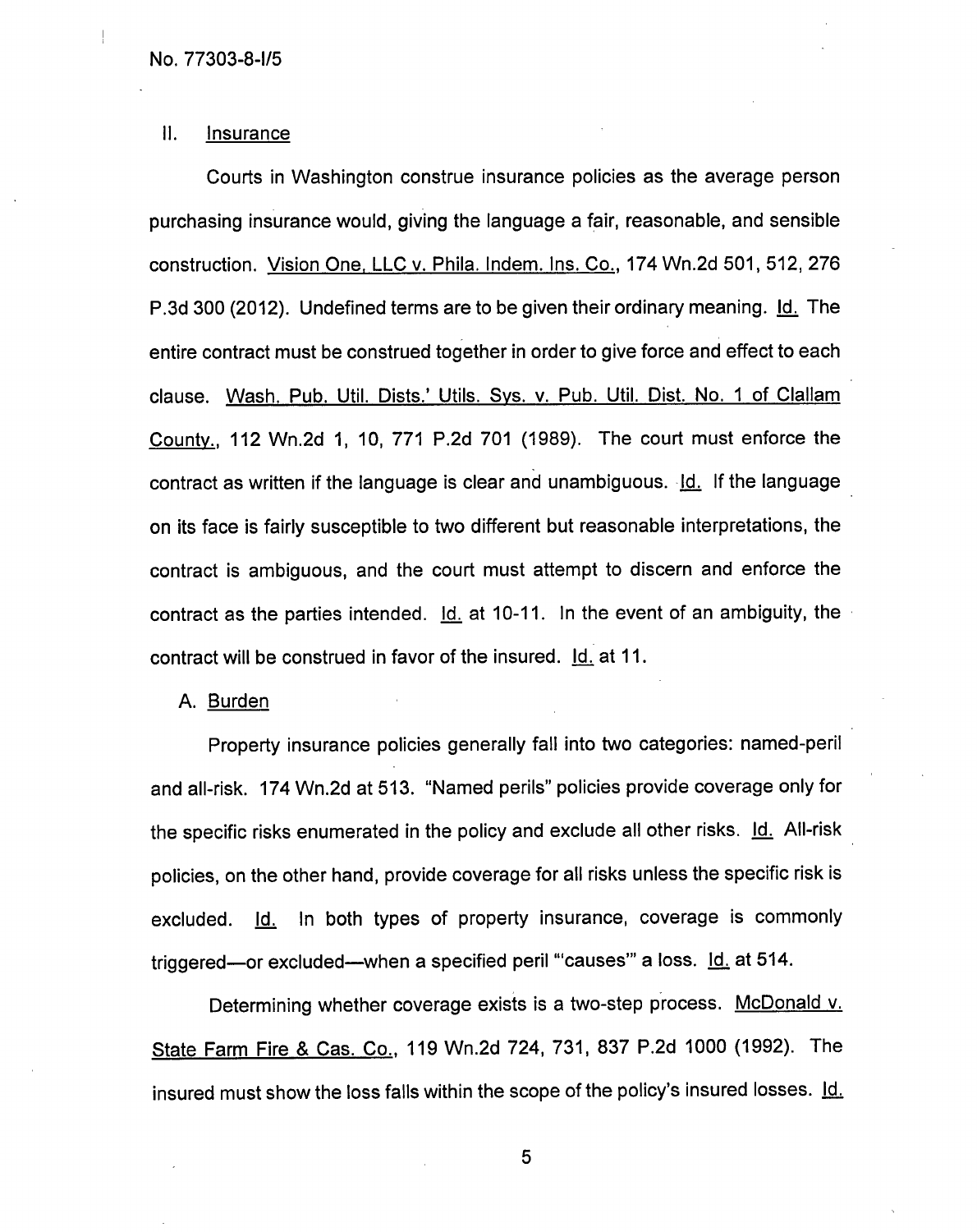To avoid coverage, the insurer must then show the loss is excluded by specific policy language. Id.

B. The Policy

Here, the coverage form states, "[Berkley] will pay for direct physical loss of

or damage to Covered Property at the premises described in the Declarations

caused by or resulting from any Covered Cause of Loss."

The Causes of Loss—Special Form (COL Form) states,

A. Covered Causes of Loss

When Special is shown in the Declarations, Covered Causes of Loss means Risks of Direct Physical Loss unless the loss is:

1. Excluded in Section B., Exclusions; or 2. Limited in Section C., Limitations; that follow.

### B. Exclusions

- 1. We will not pay for loss or damage caused directly or indirectly by any of the following. Such loss or damage is excluded regardless of any other cause or event that contributes concurrently or in any sequence to the loss.
	- a. Ordinance Or Law
	- b. Earth Movement

. . . .

- c. Governmental Action
- d. Nuclear Hazard
- e. Utility Services
- f. War and Military Action
- $\cdots$ g. Water

. . . .

 $\ldots$ 

- 
- h. "Fungus", Wet Rot, Dry Rot And [sic] Bacteria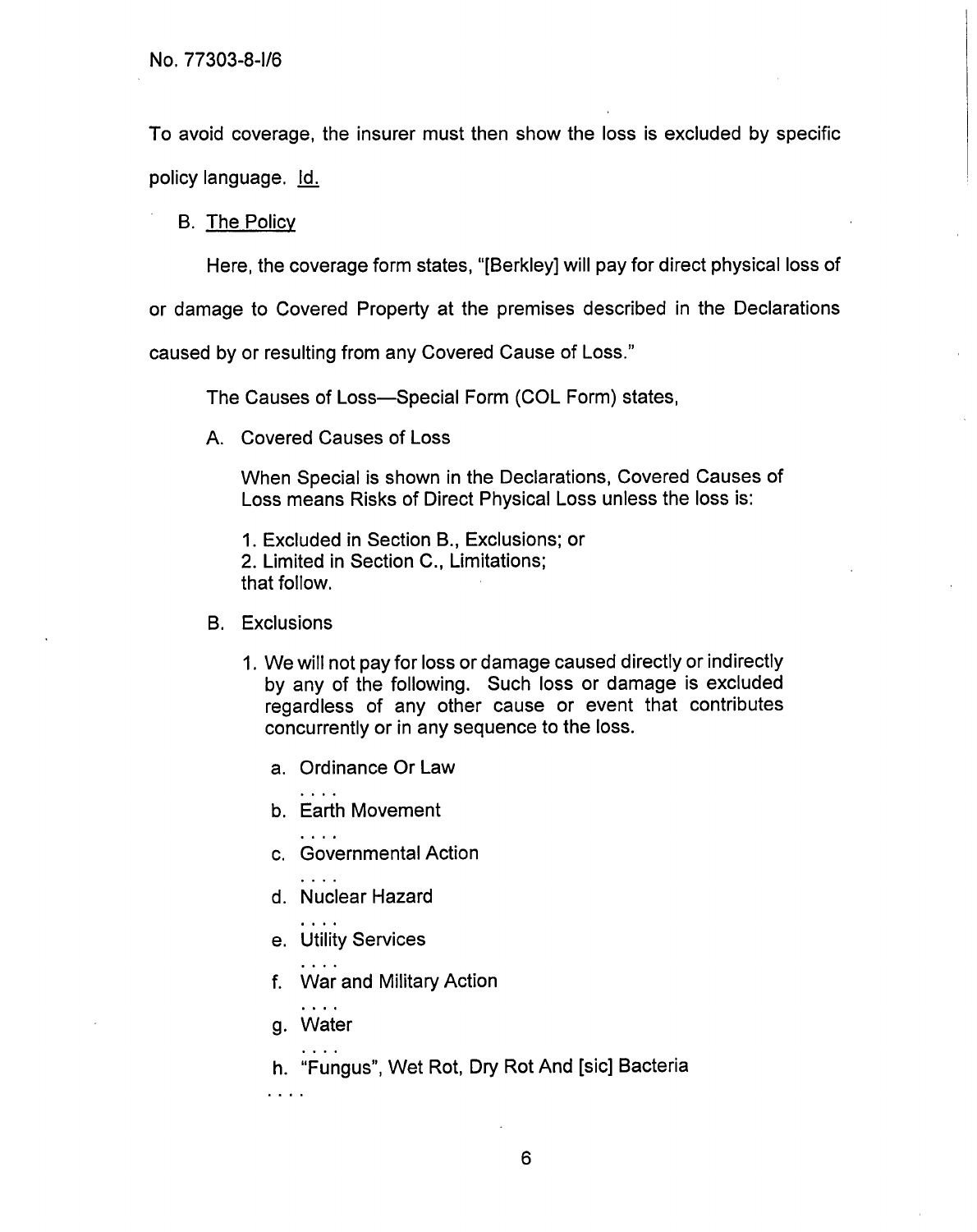3. We will not pay for loss or damage caused by or resulting from any of the following, 3.a. through 3.c. But if an excluded cause of loss that is listed in 3.a. through 3.c. results in a Covered Cause of Loss, we will pay for the loss or damage caused by that Covered Cause of Loss.

a. Weather conditions. But this exclusion only applies if weather conditions contribute in any way with a cause or event excluded in Paragraph 1. above to produce the loss or damage.

#### D. Additional Coverage - Collapse

The term Covered Cause of Loss includes the Additional Coverage - Collapse as described and limited in D.1. through D.5. below.

- 1. With respect to buildings:
	- a. Collapse means an abrupt falling down or caving in of a building or any part of a building with the result that the building or part of the building cannot be occupied for its intended purpose.
- - 2. We will pay for direct physical loss or damage to Covered property, caused by collapse of a building or any part of a building that is insured under this Coverage Form . . . if the collapse is caused by one or more of the following:
		- a. The "specified causes of loss" or breakage of building glass, all only as insured against in this Coverage Part;
		- b. Decay that is hidden from view, unless the presence of such decay is known to an insured prior to collapse;
		- c. Insect or vermin damage. . . .
		- d. Weight of people or personal property;
		- e. Weight of rain that collects on a roof;
		- f. Use of defective material or methods in construction, remodeling or renovation if the collapse occurs during the court of the construction, remodeling or renovation. However, if the collapse occurs after construction,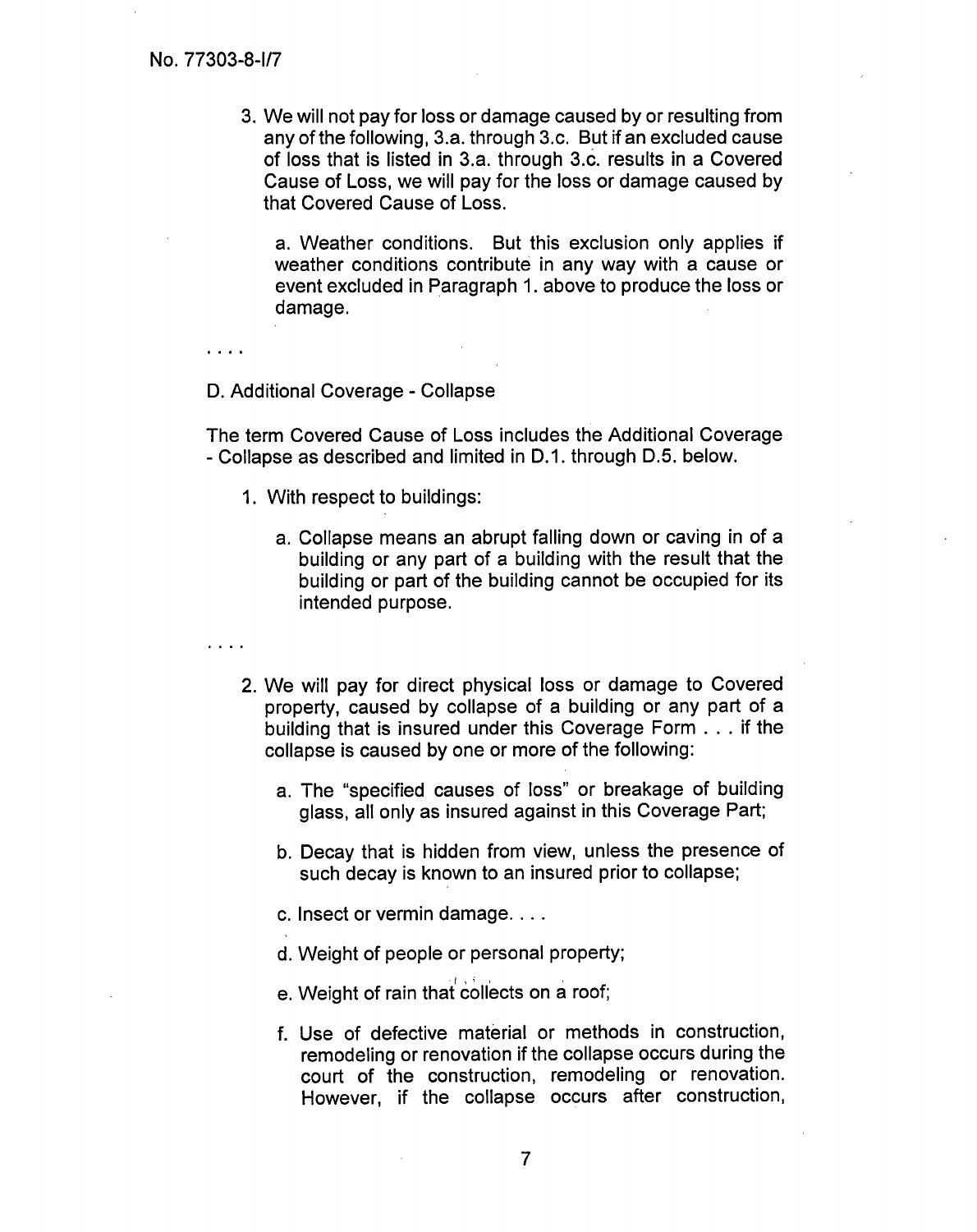$\mathbf{1}$   $\mathbf{1}$   $\mathbf{1}$   $\mathbf{1}$ 

remodeling or renovation is complete and is caused in part by a cause of loss listed in 2.a. through 2.e., we will pay for the loss of damage even if use of defective material or methods, in construction, remodeling or renovation, contributes to the collapse.

- E. Additional Coverage—Limited Coverage for "Fungus", Wet Rot, Dry Rot And Bacteria
	- 1. The coverage described in E.2 and E.6 only applies when the "fungus", wet or dry rot or bacteria is the result of one or more of the following causes that occurs during the policy period and only if all reasonable means were used to save and preserve the property from further damage at the time of and after that occurrence.

G. Definitions

 $\sim$   $\sim$   $\sim$   $\sim$ 

 $\cdots$ 

- (2) "Specified Causes of Loss" means the following: Fire; lightning; explosion; windstorm or hail; smoke; aircraft or vehicles; riot or civil commotion; vandalism; leakage from fire extinguishing equipment; sinkhole collapse; volcanic action; falling objects; weight of snow, ice or sleet; water damage.
	- c. Water damage means accidental discharge or leakage of water or steam as the direct result of the breaking apart or cracking of a plumbing, heating, air conditioning, or other system or appliance (other than a sump system including its related equipment and parts), that is located on the described premises and contains water or steam.

(Boldface omitted.)

### C. Meaning of Decay

Feenix sought coverage for collapse under section D.2.b. Feenix asserts first that the undefined term "decay" in that section is ambiguous, and must be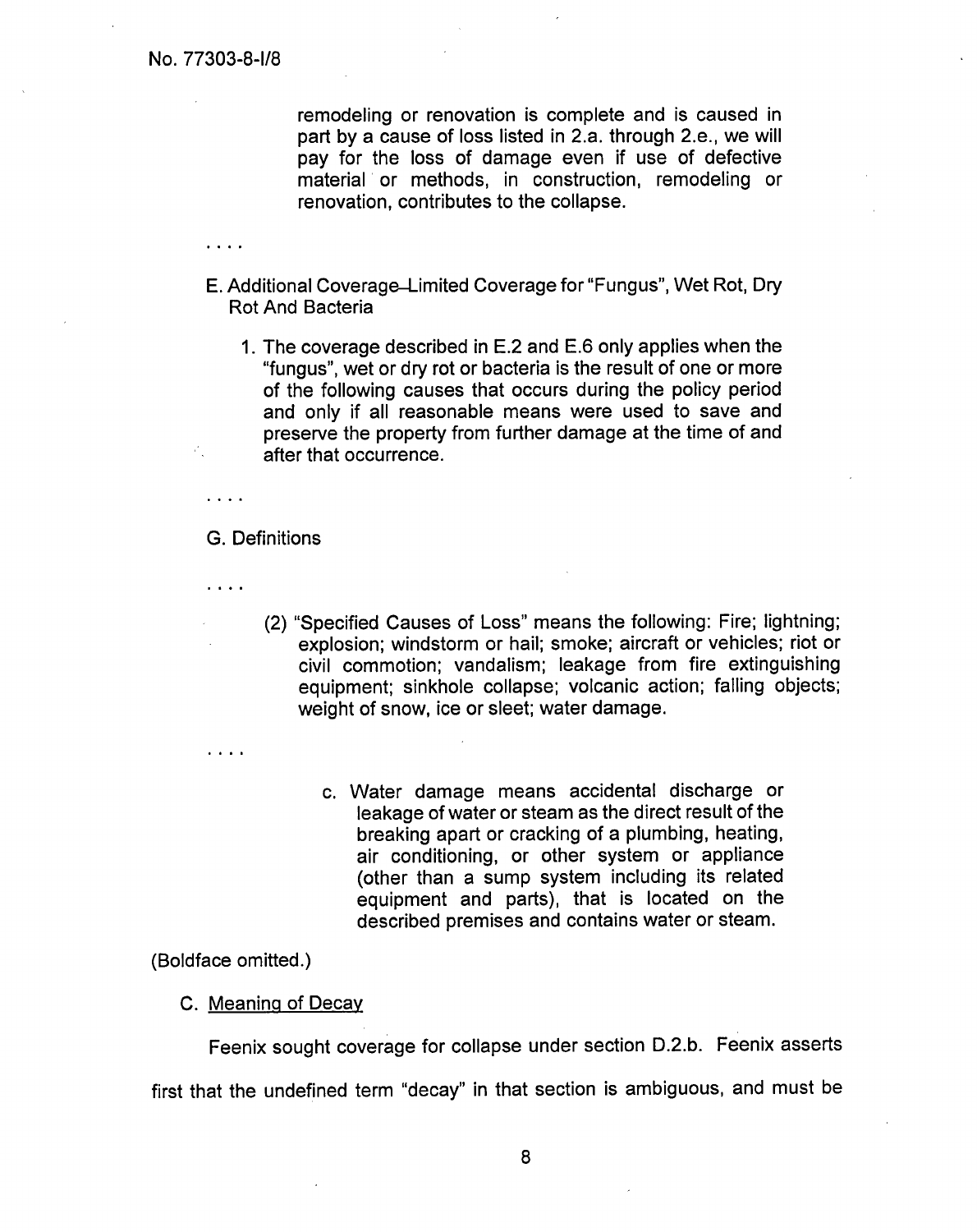No. 77303-8-1/9

construed in its favor. Below, Feenix proposed that the trial court define "decay" as "a gradual decline in strength, soundness," from Webster's Ninth New Collegiate Dictionary 329 (1988). It offered alternative definitions of "decay": "to decline from a sound or prosperous condition," and "to undergo decomposition." MERRIAM-WEBSTER ONLINE DICTIONARY, https://vvww.merriam-webster.com/ dictionary/decay (LAST VISITED March 28, 2019).

The trial court rejected Feenix's argument that "decay" was ambiguous in

the policy, stating,

**Contractor** 

1, however, do not believe that the term decay [sic], as used in the policy, is an ambiguous [sic] and the idea that it would mean . . . a decline in strength I don't find to be a reasonable use of the term in the context of the policy. Any structural failure could ostensibly be defined as decay if that more generalized term were used.

Additionally, 1 think it is important that the -- as defined in the policy, it's not simply decay, but it is decay hidden from view, and . . . that phrase becomes superfluous unless it actually means some kind of material decomposition that is visible rather than more general just weakening of the material over time that doesn't have any visual component to it.

Otherwise, the phrase hidden from view has no meaning in the contract. And as the defendants have argued, it is the court's job to interpret contractual language in total and to give meaning to it all.

And so here, I think that when read in the context of defining a cause of a collapse, the only reasonable interpretation is one that indicates some kind of decomposition of the material, and whether that's rot. You know, in the specific instance of wood, that may be rot.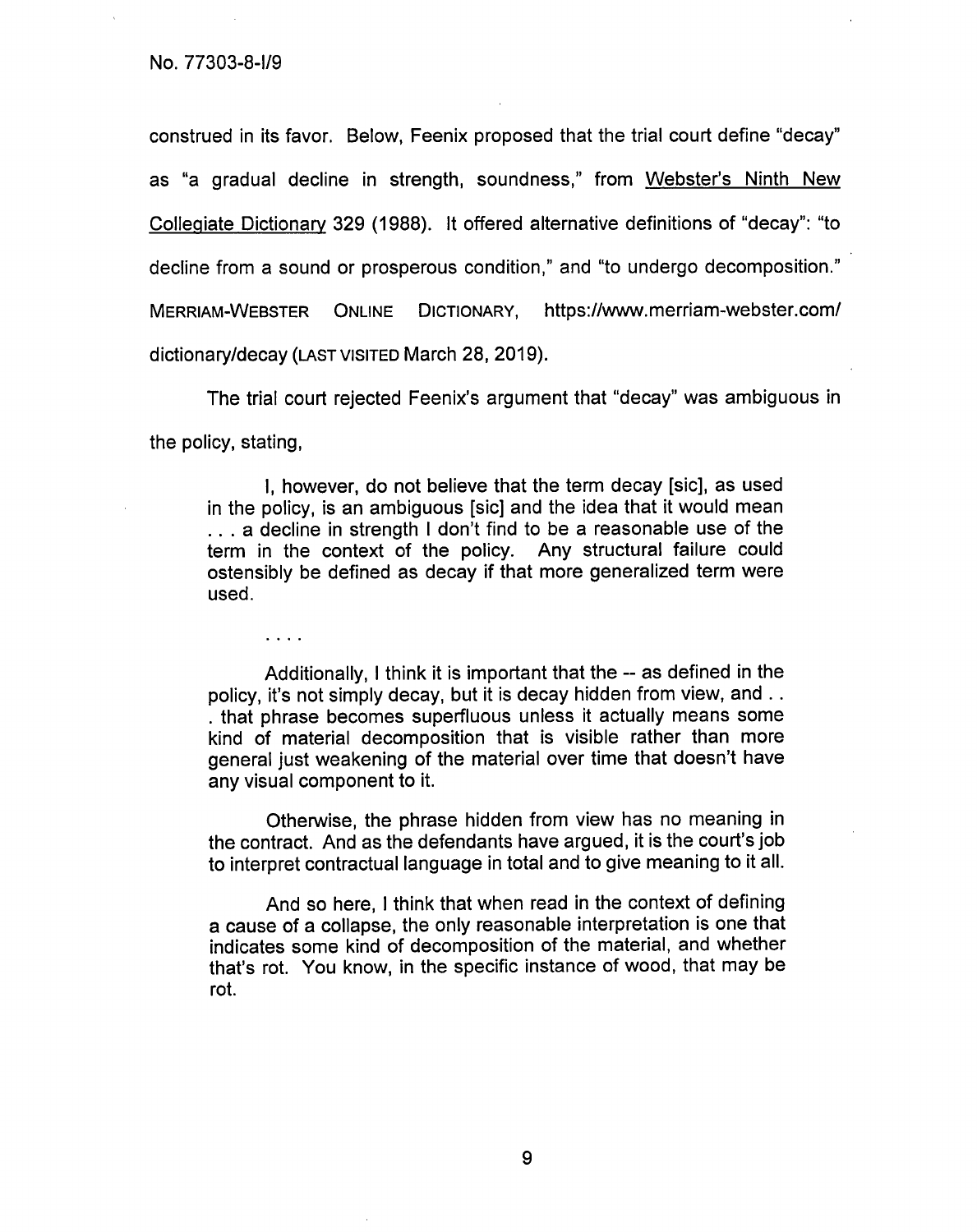No. 77303-8-1/10

To determine the ordinary meaning of an undefined term, our courts look to standard English language dictionaries. Boeing Co. v. Aetna Cas. & Sur. Co., 113 Wn.2d 869, 877, 784 P.2d 507 (1990).

Citing Webster's Ninth at 329, Feenix urges the court to use the definition of "decay": "a gradual decline in strength, soundness." The complete definition of "decay" upon which Feenix relies is "a gradual decline in strength, soundness, or prosperity or in degree of excellence or performance." Id.

Webster's Third New International Dictionary also defines "decay" as "the condition of a person or thing that has undergone a decline in strength, soundness, or prosperity or has been diminished in degree of excellence or perfection." WEBSTER'S THIRD NEW INTERNATIONAL DICTIONARY 584 (2002). It alternatively defines "decay" as "the material process of dilapidation : wasting or wearing away." Id. It also offers the definition, "Rot; [specifically]: the aerobic decomposition of proteins chiefly by bacteria in which the products of putrefaction are completely oxidized to stable compounds having no foul odors." Id.

To support its proffered definition of decay, Feenix cites non-Washington authority. In a Sixth Circuit case, a building's insurance policy covered "loss resulting from 'decay that is hidden from view." Joy Tabernacle-The New Testament Church v. State Farm Fire & Cas. Co., 616 Fed. Appx. 802, 808 (6th Cir. 2015). Because there was no definitive guidance in the contract itself, the court turned to dictionaries to determine the plain meaning of "decay." Id. The dictionaries indicated that "decay" encompasses both "organic rot" and a broader reference to a general decline or degeneration over time. Id. The court held that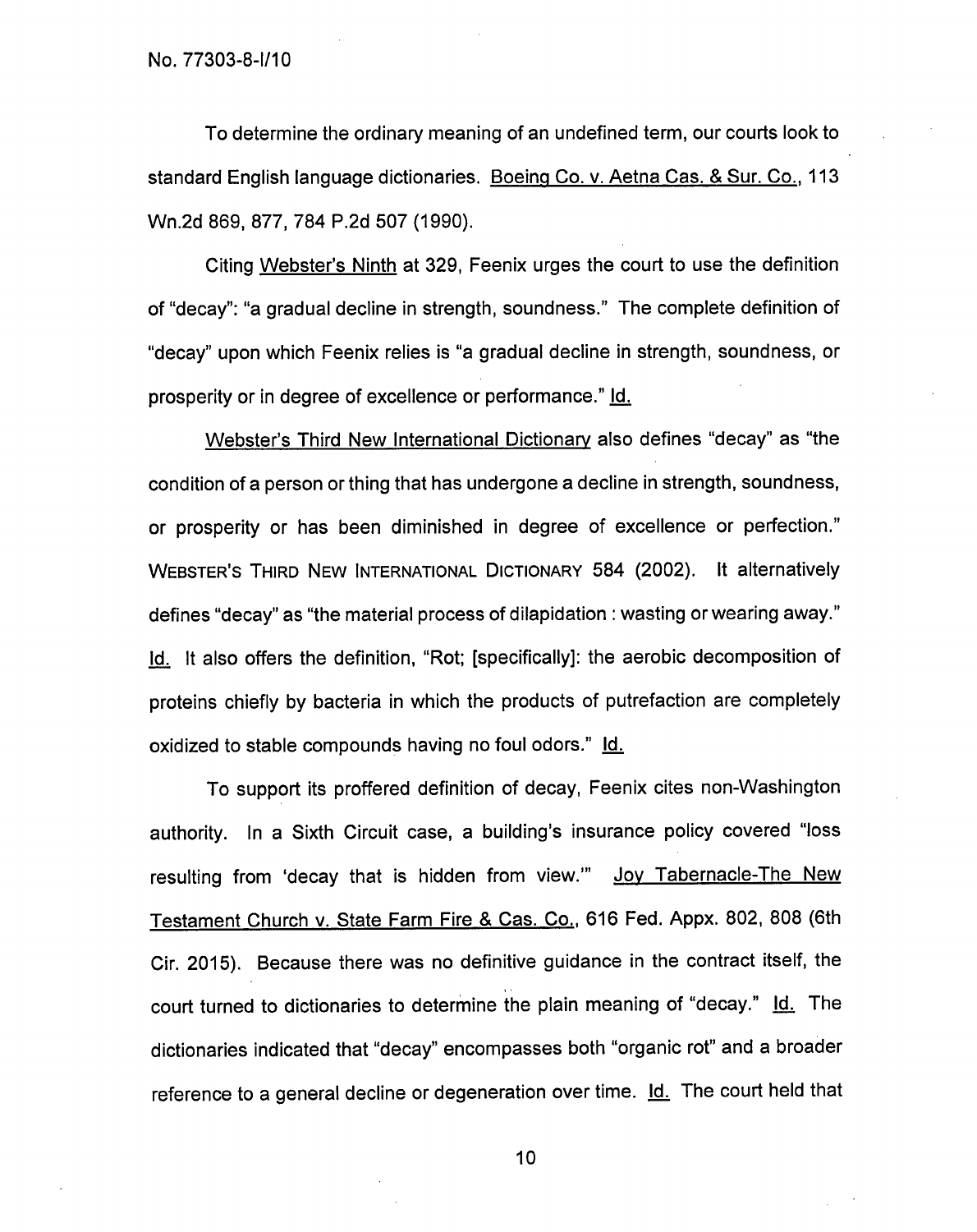that the insured "likely carried its burden of proving coverage under the collapse extension of the policy." Id. at 810. It explained that

the deterioration of the 90—year old church roof structure was unlike the four-year-old building with loosened nails. . . and more similar to . . . the older buildings. . . in which wood and mortar weakened over time due to age and extended exposure to humidity and weather.

Id. at 810-11.

Feenix also cites Stamm Theaters, Inc. v. Hartford Casualty Insurance Co., 93 Cal. App. 4th 531, 113 Cal. Rptr. 2d 300 (2001). In Stamm Theaters, a theater built around 1948 was in danger of imminent collapse when wood trusses gave way but showed no signs of rot. Id. at 534-35. Reversing the trial court's narrow reading of "decay" as including only organic rot, the California Court of Appeals adopted the broader definition of "the gradual loss of strength." Id. at 537-38, 542- 43.

Additionally, Feenix cites Easthampton Congregational Church v. Church Mutual Insurance Co., 322 F. Supp. 3d 230 (D. Mass. 2018), aff'd, 916 F.3d 86 (1st Cir. 2019). In that case, the insurer denied coverage when a church ceiling failed and fell to the floor. Id. at 233-34. The question for the court was whether the church produced evidence establishing that decay that was hidden from view and unknown to the church contributed to the collapse. Id. at 236. The court turned to dictionary definitions and found that the definitions include both a broad definition and a narrower one which referenced rot. Id. at 236. The court stated,

The most reasonable reading of the word "decay" as it is used in the Policy is that it refers to the broader concept of the word. This is because the Policy elsewhere uses the term "rot" in an exclusion for "'Fungus,' Wet Rot, Dry Rot and Bacteria." If Church Mutual wanted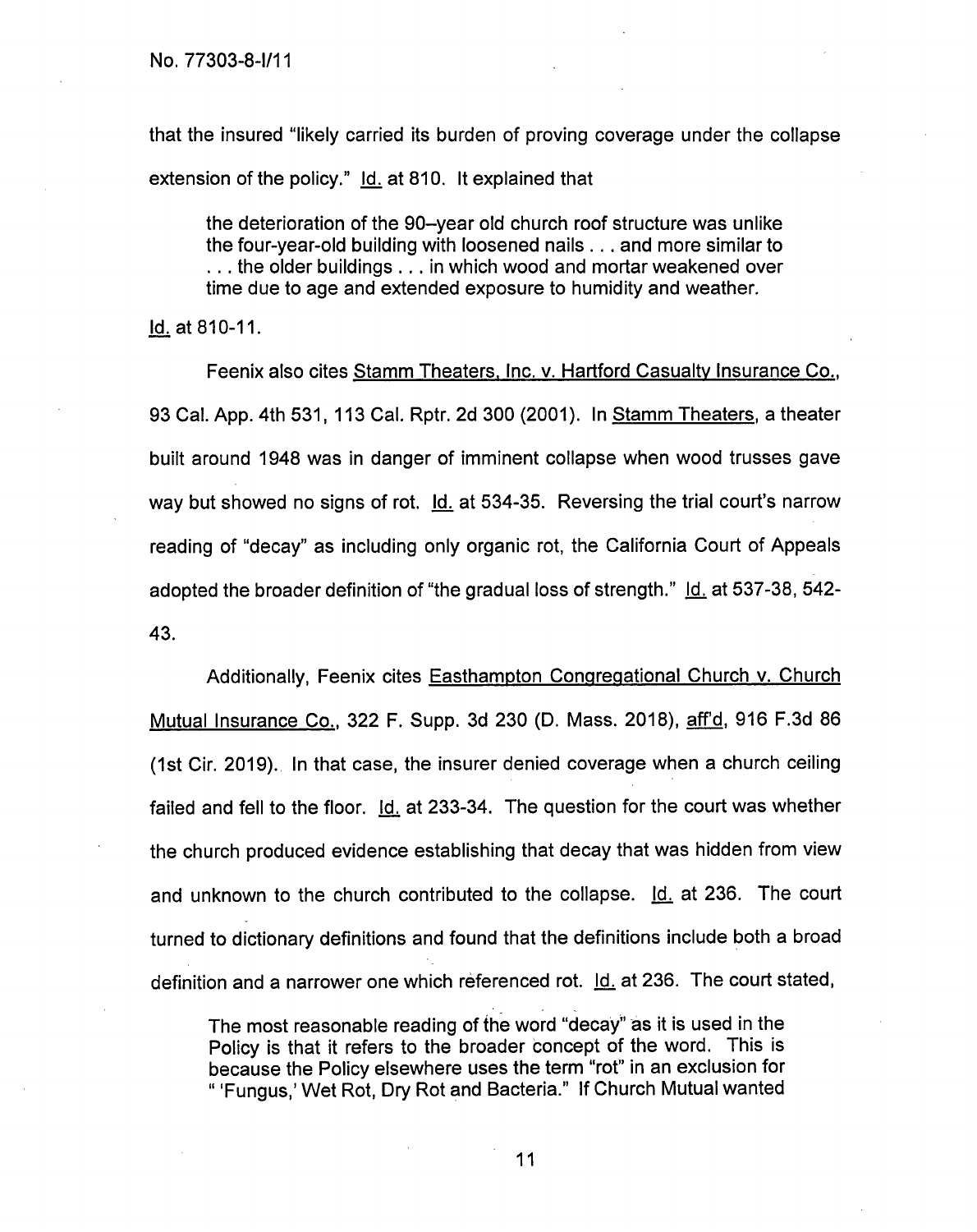to limit coverage for collapse to collapse caused or contributed to by "rot," as opposed to "decay," it could have done so. It did not, and the only reasonable implication is that the plain and ordinary meaning of "decay" as used in the Policy encompasses decay in the broader sense of a gradual deterioration or decline in strength or soundness.

Id. at 236-37. The court held that the church had shown that the failure of the ceiling was caused, at least in part, by such a gradual deterioration or decline in strength or soundness. Id. at 237.

Berkley argues that Feenix's broader definition of "decay" is unreasonable, and nothing more than an attempt to "recharacterize the perils of excessive heat (in the attic space) and excessive moisture content in the trusses . . . as 'decay."

But, as the court reasoned in Easthampton, if Berkley wanted to limit coverage for collapse to collapse caused or contributed to by "rot," as opposed to "decay," it could have done so. It did not. The policy here is nearly identical to the policy in Easthampton. The policy references "'Fungus', Wet Rot, Dry Rot, And Bacteria" when it initially excludes them from covered causes of loss or damage in section B.1.h. And the policy again mentions fungus, wet rot, dry rot, and bacteria under section E, which provides "Additional Coverage - Limited Coverage," for those losses. The only reasonable implication is that the plain and ordinary meaning of "decay," as used in the policy, is not limited to organic rot. Rather, it encompasses "decay" in a broader sense.

Berkley also contends that Feenix's definition of "decay" is substantially similar to "deterioration," a term that the policy specifically references as an exclusion. It argues that "deteriorate" means "to grow worse; degenerate; to weaken or disintegrate; decay." And, because the policy contains a specific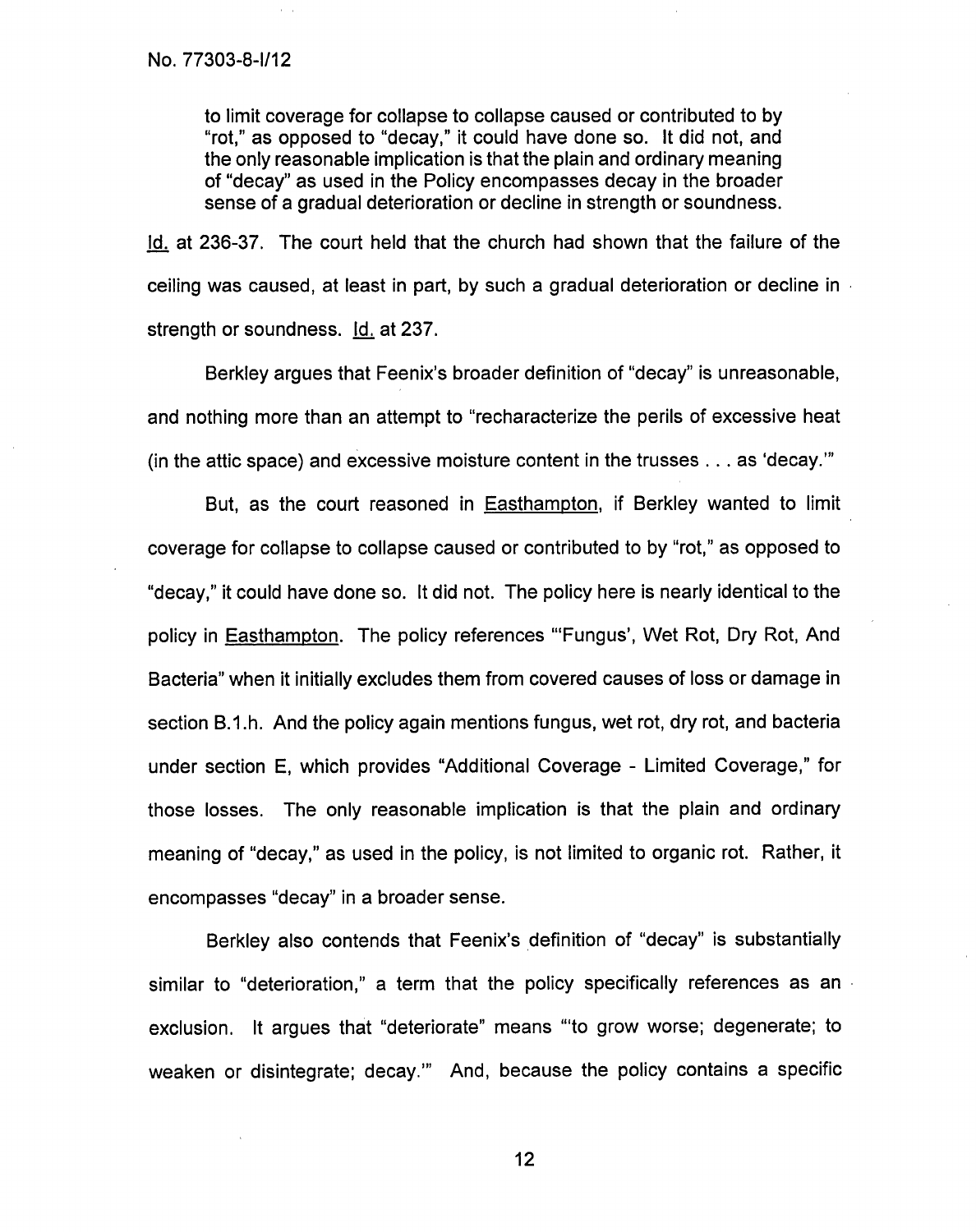reference to "deterioration," "decay" necessarily means something other than to grow worse over time, i.e., gradually lose strength, soundness, prosperity or degree in excellence.

The policy provides an exclusion for deterioration at COL Form section B.2.d(2): "We will not pay for loss or damage caused by or resulting from any of the following: . . . Rust or other corrosion, decay, deterioration, hidden or latent defect or any quality in property that causes it to damage or destroy itself."

Though the policy uses both terms, a distinction between decay and deterioration is not so apparent as Berkley would argue. In Sprague v. Safeco Insurance Company of America, 174 Wn.2d 524, 529-30, 276 P.3d 1270 (2012), the court turned to the dictionary for a definition of the term "rot" which was not defined in the policy. It noted: "Rot' is defined: '1 a : to undergo natural decomposition : decay as a result of the action of bacteria or fungi. . . b : to become unsound or weak...  $2 a : to go to ruin : DETERIORATE." Id. at 530 (alternations$ in original) (quoting WEBSTER'S THIRD NEW INTERNATIONAL DICTIONARY 1976 (1993)). The court continued, "Stated simply, 'rot' describes the process of deterioration."  $Id.$  The same dictionary also references deterioration in its definition of decay: "DECAY indicates deteriorating change, often gradual, from a sound condition or perfect state." WEBSTER'S THIRD NEW INTERNATIONAL DICTIONARY 584 (2002).

We must strictly and narrowly construe exclusions, such as the exclusion for deterioration. See Campbell v. Ticor Title Ins. Co., 166 Wn.2d 466, 472, 209 P.3d 859 (2009). Insurance policies are liberally construed to provide coverage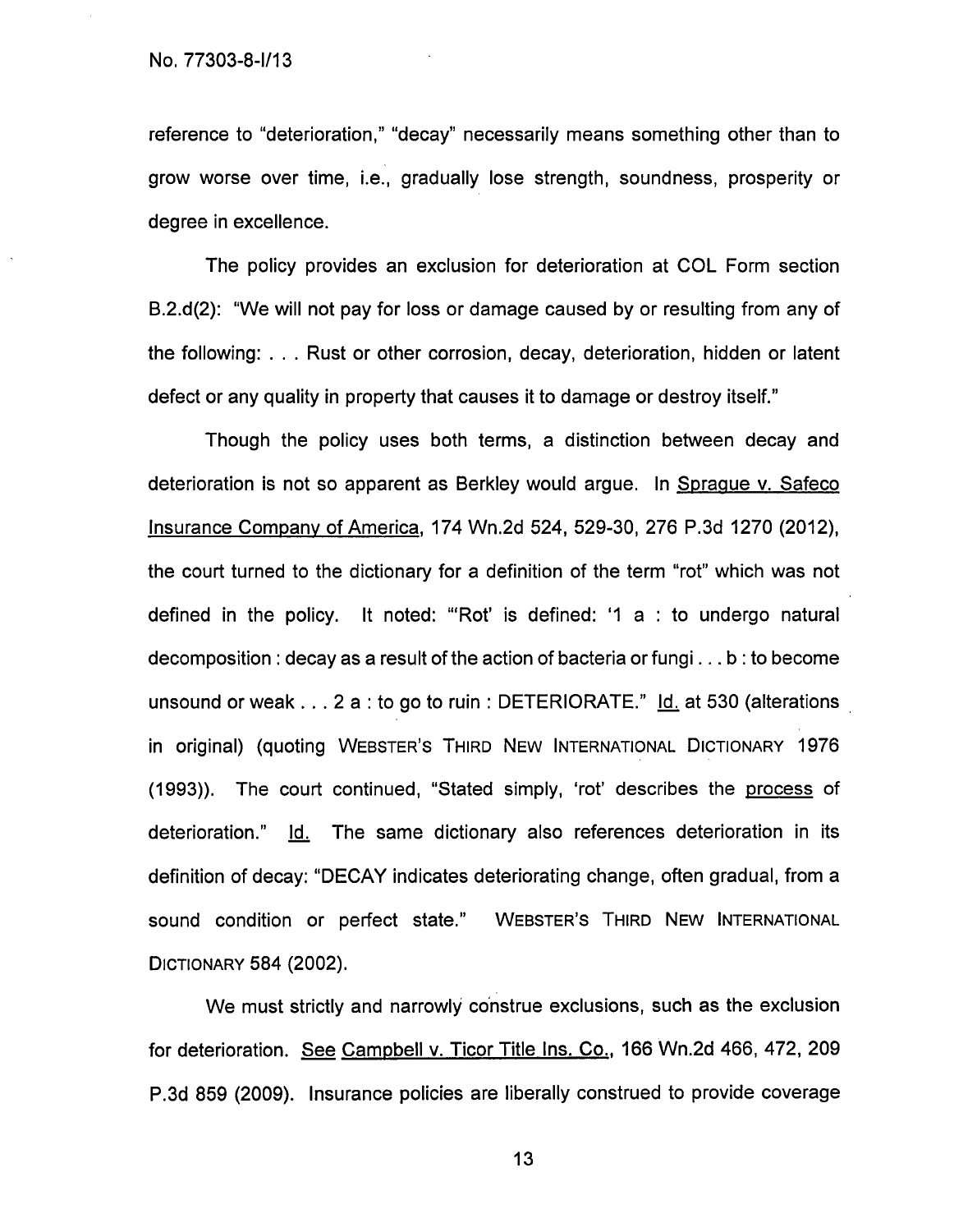wherever possible. W. Nat'l Assurance Co. v. Shelcon Constr. Grp., LLC, 182 Wn. App. 256, 261, 332 P.3d 986 (2014). And, because Berkley did not define "decay" in the policy, the term must be interpreted in a way the average purchaser of insurance would understand it, and any ambiguity is construed against the insurer and in favor of the insured. Vision One, 174 Wn.2d at 512. The broader definition of "decay," a gradual decline in strength or soundness, is the more reasonable manner to construe the term.

In granting summary judgment to Berkley, the trial court stated,

At best, Mr. [Benjamin] McCann states that decay on the support sleeper allowed water intrusion into the roof, which then  $\dots$ combined with excessive heat over time weakened the structural integrity and the roof then collapsed. But he doesn't point to specific areas of decay that led to the collapse.

As [Berkley's counsel] discussed further this morning, there are several spots throughout, the sleeper, the end of one of the trusses, a couple of spots where decay was noted, but Mr. McCann actually testified that there was no decay in the trusses. And that is -- this is at his deposition page 56 lines 3 to 12, and that the wood's exposure to water and heat over time was not the same as decay. It wasn't synonymous with decay.

Feenix's expert testified in his deposition, "The sleeper obviously sits on the

trusses, and it's in a decayed state, and I'm saying that it had a factor in the decay -- or the collapse of the trusses." He continued, "[W]hat I am saying is that I did not find any decay in the truss members themselves." And, when asked if "moisture content of wood exceeding 19 percent" was the "equivalent of wood decay," McCann answered, "No." The record indicates the sleeper had wet rot and the trusses did not. In the context of his testimony, McCann was using "decay" to indicate "wet rot." Using that definition, the trial court could have correctly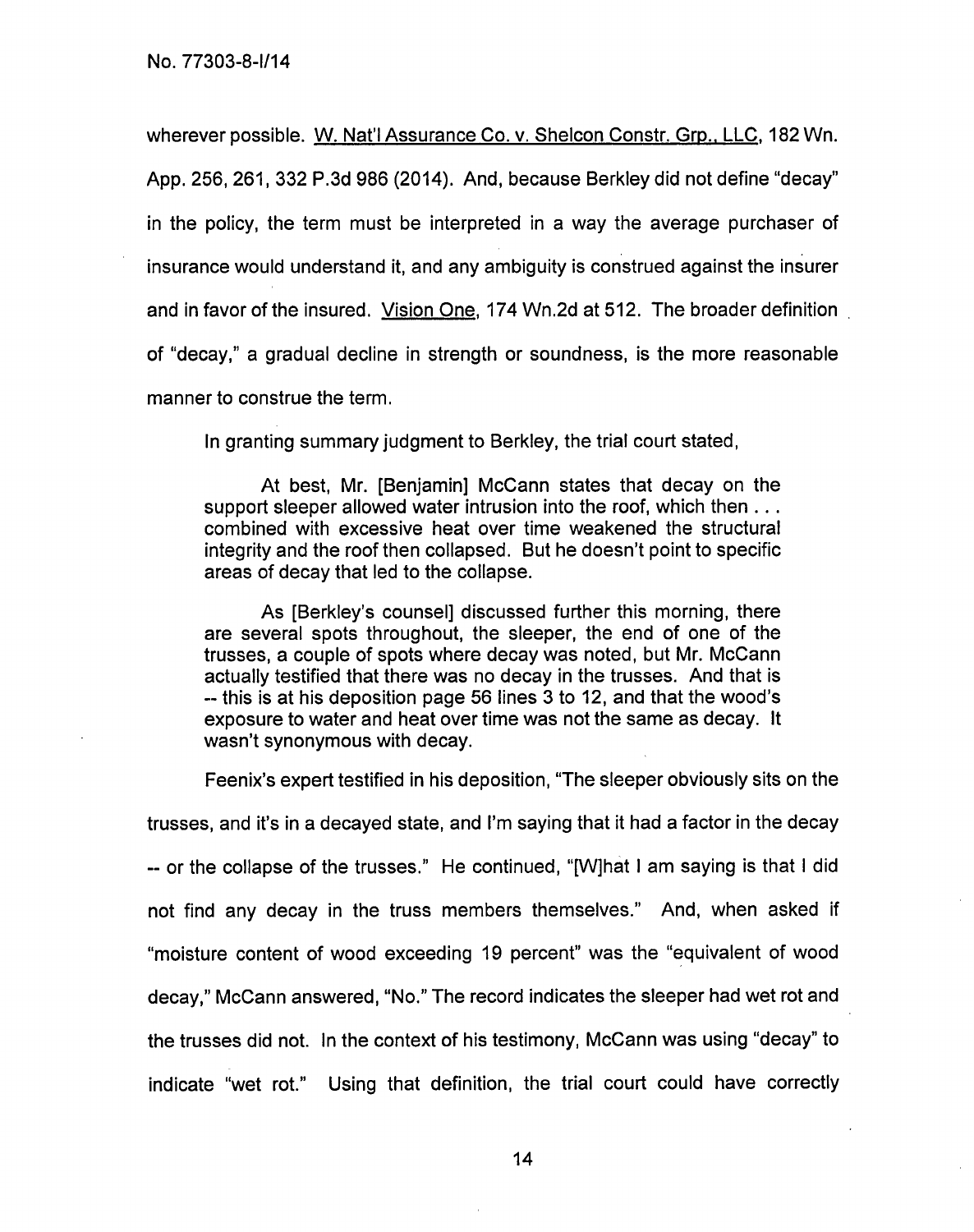concluded there was no evidence of decay in the trusses. But, that is not the proper definition of "decay." That conclusion was not appropriate under the correct definition.

The trial court also found that the phrase "hidden from view" would be rendered meaningless unless decay requires "some kind of material decomposition that is visible rather than more general just weakening of the material over time that doesn't have any visual component to it." But, the phrase "decay that is hidden from view" must be interpreted in context of the entire sentence which concludes "unless the presence of such decay is known to an insured prior to collapse." Decay that is not hidden from view is not covered. Decay that is hidden from view is not covered if known to an insured prior to collapse. Coverage turns on what the insured could have known by viewing the property or what the insured did know. Presumably known risks could be addressed prior to collapse.

The trial court erred in concluding that the "only reasonable interpretation" of "decay" is one that indicates some kind of decomposition of the material, and rejecting Feenix's definition.

D. Issue of Fact

Feenix asserts that it raised a material issue of fact as to whether decay, under the broader definition it advanced, caused the collapse. Feenix's expert opined,

[T]he cause of the truss collapse is due to the combined effects of both an elevated temperature in the attic space due to solar radiation gain (125 — 150 degrees) as well as a moisture content exceeding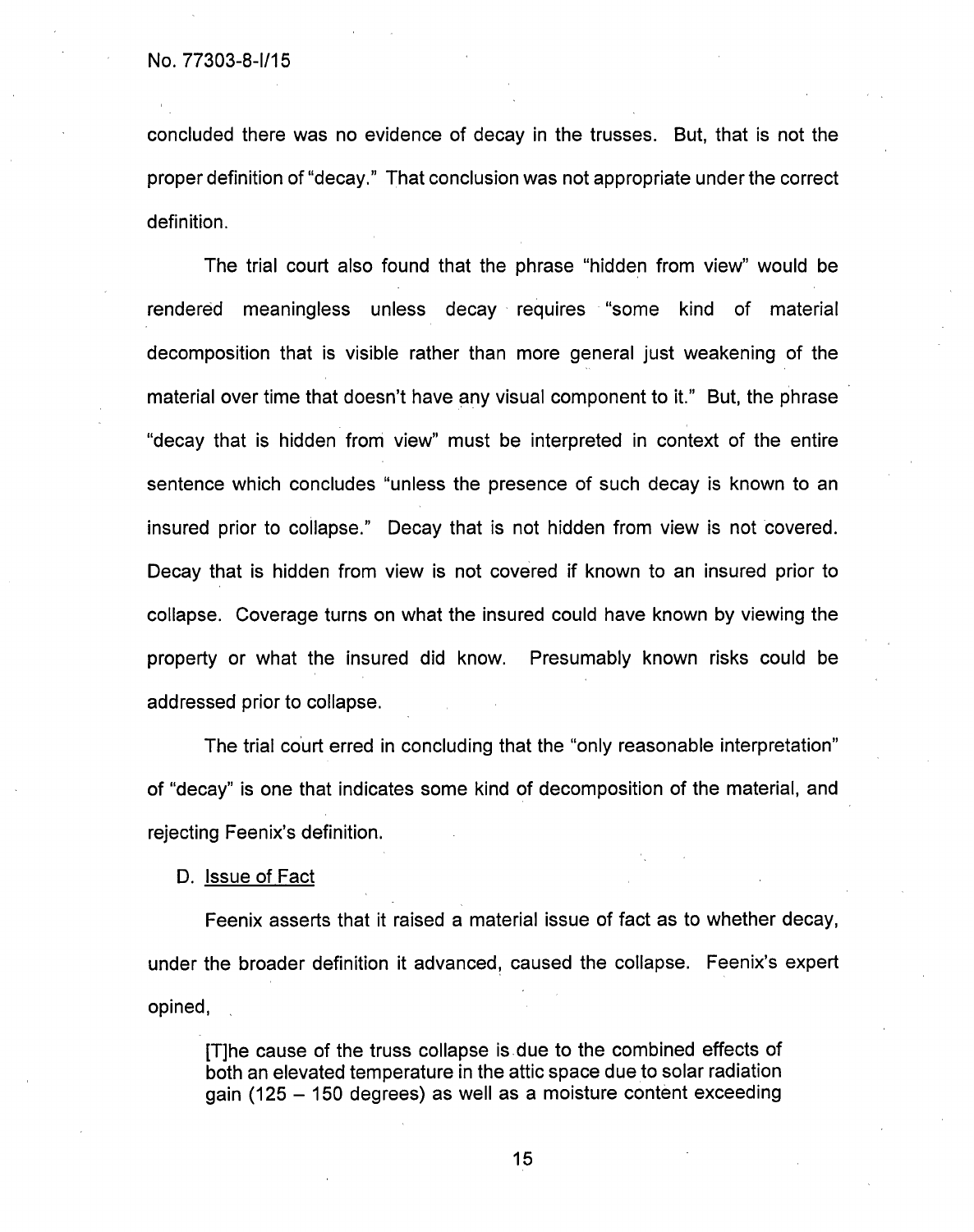19% for an extended period of time. The net effect of these conditions cause a reduction in the allowable stresses of the truss top chord by sixty percent.

Thus, Feenix presented evidence of weather conditions—moisture and

extreme heat—that caused damage that led to the roof collapse.

The COL Form section B.3 provides,

We will not pay for loss or damage caused by or resulting from any of the following, 3.a. through 3.c. But if an excluded cause of loss that is listed in 3.a. through 3.c. results in a Covered Cause of Loss, we will pay for the loss or damage caused by that Covered Cause of Loss.

a. Weather conditions. But this exclusion only applies if weather conditions contribute in any way with a cause or event excluded in Paragraph [B.]1. above to produce the loss or damage.

Feenix states a claim for a covered cause of loss under the collapse coverage. As

a result, the exclusion of weather conditions is not applicable.

The expert evidence Feenix offered demonstrates the existence of genuine

issues of material fact concerning the cause of the collapse. Therefore, the trial court's grant of summary judgment for Berkley was in error.

E. Water Damage and System

Feenix also argues that the "intrusion of water through the Parkside roof system and the elevated moisture which resulted from it becoming trapped in the roof system over time reduced the strength of the wood trusses, which led to the collapse of the roof system." Feenix asserts that the term "system" in the policy is susceptible to more than one reasonable interpretation, and argues that the definition of "system" can also apply to the "roof system" of the building.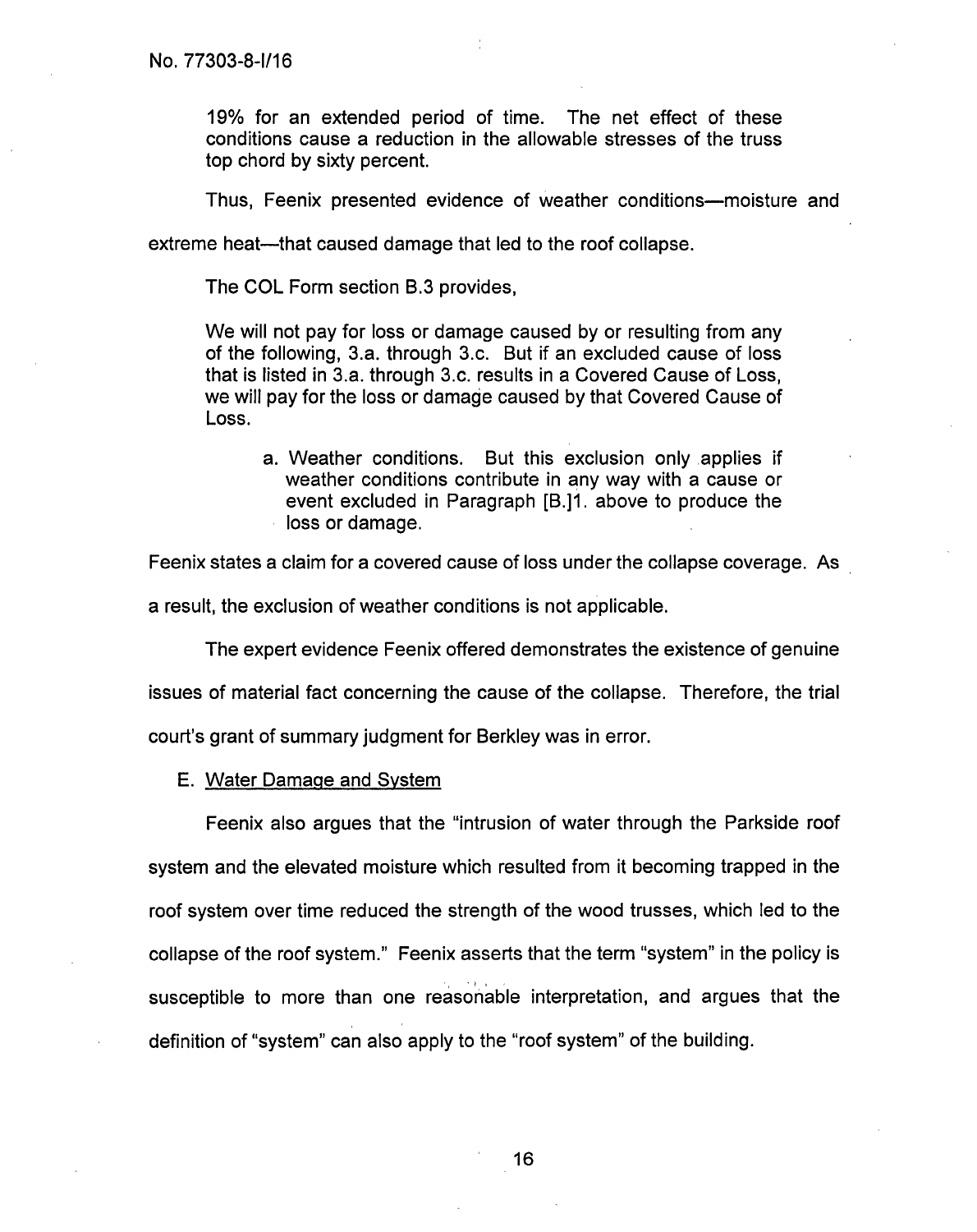Berkley contends that Feenix's definition inappropriately expands the scope of collapse coverage caused by "water damage," which renders the limited definition in the policy ineffective.

The policy defines "water damage" in this manner:

Water damage means accidental discharge or leakage of water or steam as the direct result of the breaking apart or cracking of a plumbing, heating, air conditioning, or other system or appliance (other than a sump system including its related equipment and parts), that is located on the described premises and contains water or steam.

In rejecting Feenix's argument, the trial court stated, "Plaintiff has argued that the roof structure qualifies as [another] system within this definition of water damage, but I have to find that the plaintiff's damage is very strained and simply untenable within the context of the policy."

Under the rule of ejusdem generis, where general words follow an enumeration of persons or things, by words of a particular and specific meaning, such general words are not to be construed in their widest extent. Cockle v. Dep't of Labor & Indus., 142 Wn.2d 801, 808-09, 16 P.3d 583 (2001). Instead, they are to be held as applying only to persons or things of the same general kind or class as those specifically mentioned. Id.

A "roof system" is not the equivalent of a plumbing, heating, or air conditioning system, because those systems are all designed to use water or steam in their operation, while a roof system serves to exclude water. Feenix's argument violates the rule of eiusdem generis and its offered definition of "system" fails.